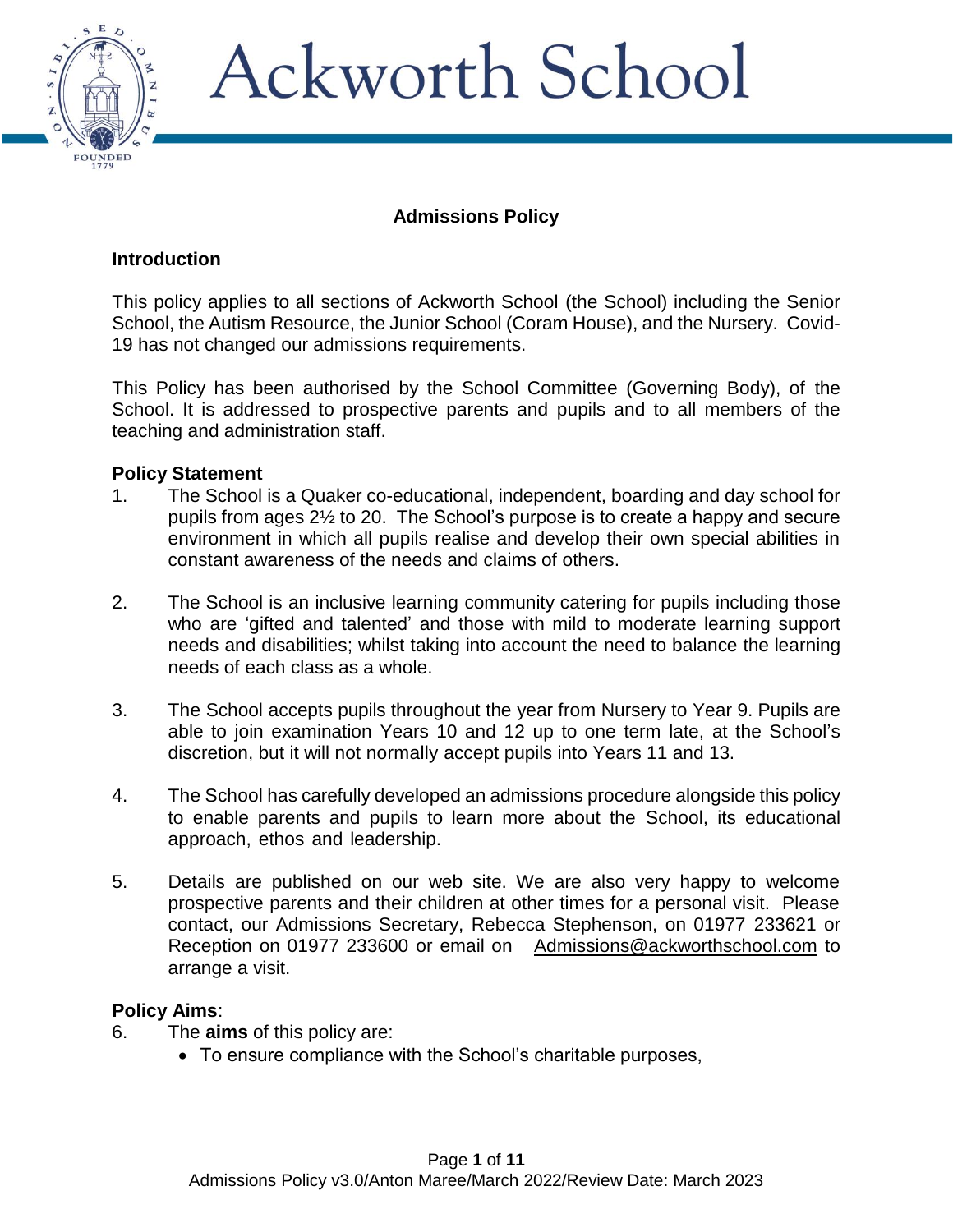

- To ensure that the School identifies and welcomes children who will benefit from an academic education and who will contribute to and benefit from the ethos and activities of our school community.
- To set out an admissions policy and procedure that is fair to all who apply;
- To comply with the School's obligations under the Equality Act 2010.

## **Equal Opportunities**

- 7. In applying the policy and procedure, the School is committed to safeguarding and promoting the welfare of pupils, welcoming pupils from all ethnic groups, backgrounds and creeds whilst balancing human rights and freedoms with the lawful needs and rules of the School community and the rights and freedoms of others. The School will treat prospective pupils for admission equally, irrespective of their race, colour, religion or belief, national, ethnic or social origin, gender, gender reassignment, sexual orientation, pregnancy or maternity, disability or special educational needs. The School does however, expect all its pupils to attend Meetings for Worship which are fundamental to its ethos.
- 8. The School is active in its responsibilities under the Equality Act 2010 and has an Equal Opportunities Policy and a Special Educational Needs and Disability (SEND) Code of Practice Policy.

### **Special Educational Needs and Disabilities**

- 9. We do not discriminate in any way regarding entry. We welcome pupils with special educational needs, providing that our Learning Support Department can offer them the support that they require. We welcome pupils with physical disabilities provided that our site can cope with the specific need. However, at present the School's facilities for pupils with disabilities are limited, but it will do all that is reasonable to ensure that we make our premises, culture, policies and procedures, accessible to pupils with disabilities. The School is not academically selective beyond an expectation that each pupil is able to access the School curriculum as a whole, subject to reasonable adjustments being made.
- 10. Parents must inform the School when making an initial inquiry of any special circumstances relating to their child which may affect their child's performance in the admissions process and ability to fully participate in the education provided by the School and keep the School appraised of any changes. Parents should provide a copy of an Educational Psychologist's report or a medical report to support their request, for example for extra time or other special arrangements.
- 11. When the School becomes aware of a pupil's disability or special educational need, the Registrar or a member of the admissions team will consult with the School's SENCO (Special Educational Needs Co-ordinator) and parents to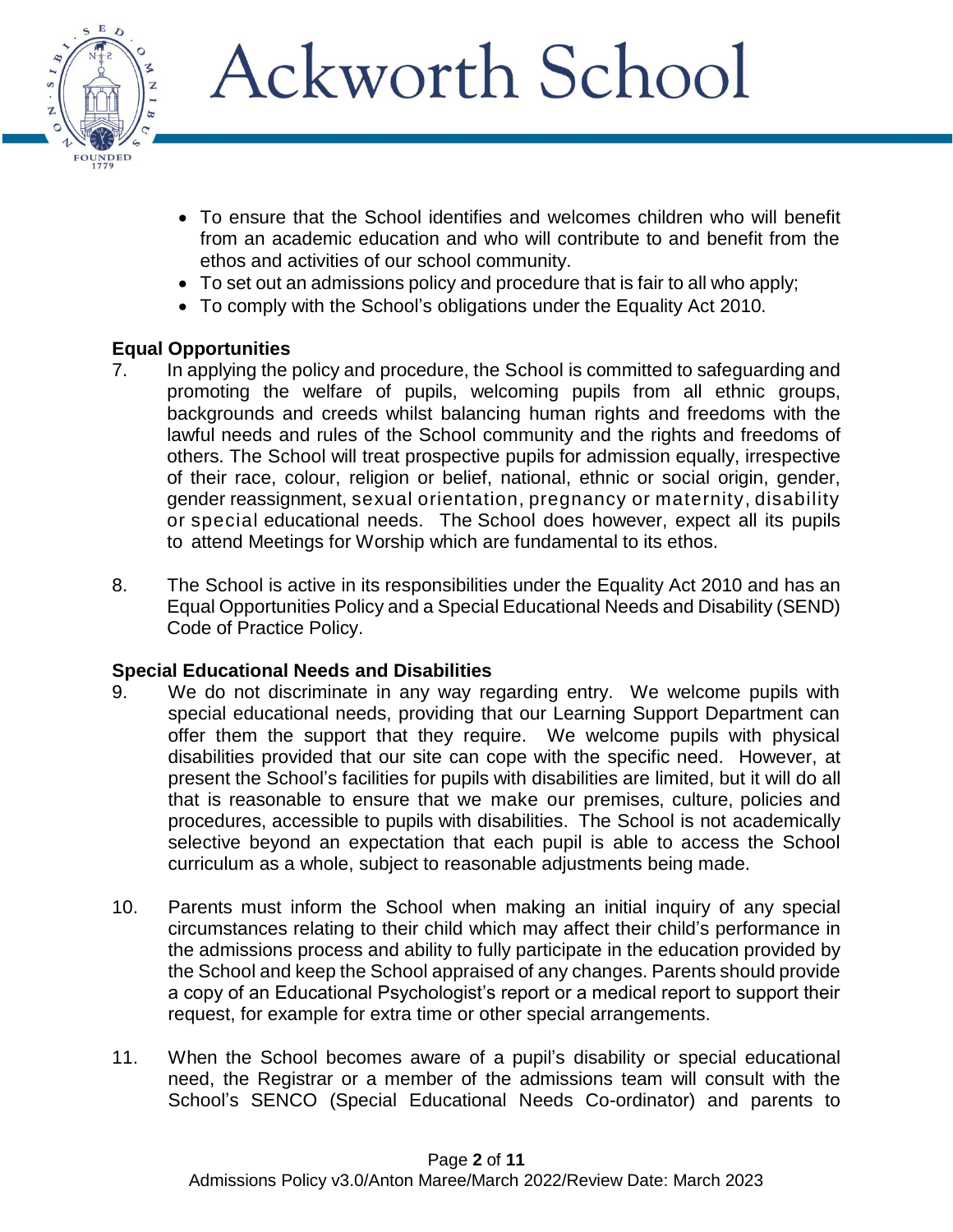

consider what reasonable adjustments could be made to the admissions procedure (although not to the admissions test itself which enables the School to ascertain the pupil's ability without adjustments) and access arrangements, to enable a pupil, if he/she is able, to satisfy the admission requirements.

- 12. Parents of disabled children may be invited to a preliminary meeting with the Head to discuss ways in which any disadvantages could be lessened or eliminated to ensure that the applicant can be adequately catered for should an offer of a place be made.
- 13. If, after due consideration, the School considers that it cannot make suitable provision, or appropriately meet the pupil's needs, it will inform the parents of its decision and the reasons for it.
- 14. If an applicant's disability becomes apparent after admission, the School will consult with parents about what reasonable adjustments, if any, can be made in order to allow the child to continue at the School. If, after reasonable adjustments have been considered, the School is unable adequately to meet the needs of the pupil, the Head may request parents to withdraw their child. Fees in lieu will not be payable in these circumstances and the acceptance fee will be returned.

### **Admissions Criteria**

- 15. The aim of the process is to identify potential. We are looking for well-rounded pupils with a genuine interest in education in the broadest sense of the word, with interests that stretch beyond the confines of the academic curriculum. The School has strong traditions in music, drama, art, sport and community service. There are many extra-curricular activities, all of which are important in developing a wellbalanced, confident individual.
- 16. No specific preparation for the entrance tests is needed, all candidates start on an equal footing, with identical opportunities to display their academic aptitude.
- 17. We may interview candidates as part of our assessment process for each age group throughout the year (apart from Nursery and Reception). Year 1 and Year 2 have an informal assessment but no interview.
- 18. We will offer places to candidates throughout the year, however our entrance assessments for Year 7 are held by February.

### **Nursery**

19. The Nursery admits children between the age of 2½ and 4 subject to availability. Children in Nursery and Reception are offered places subject to a 'taster session'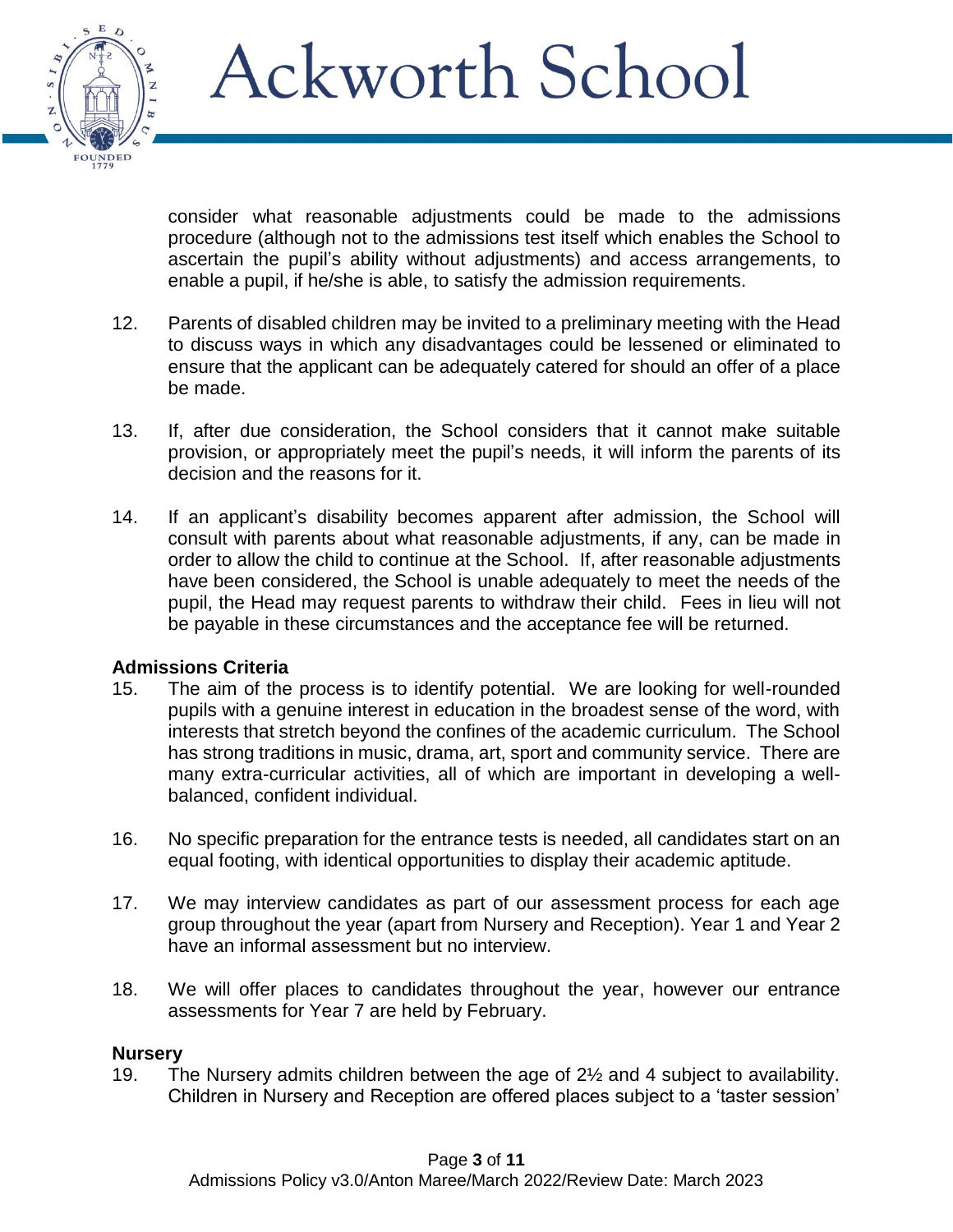

which usually lasts over an hour during which the children's social skills and readiness for learning is informally assessed. Assessment for Reception and Nursery is based on observing informal play in small groups.

### **Coram House**

20. The usual points of entry into the Junior School, Coram House, are at 4+ years of age/Reception and at 7 years of age /Year 3. Prospective pupils below the age of 7 are offered places following a taster day during which informal assessments are carried out. Prospective pupils aged 7 and over are required to sit the school's entrance test and to reach the required standard. Our admission procedure for the Junior School involves an assessment/taster day, a report from the pupil's current school or Nursery setting and any other relevant reports, including disability assessments if applicable

### **Senior School**

21. The usual points of entry into the Senior School are at 11+/Year 7, and 16+/Year 12. However, we do admit pupils into all year groups depending upon availability of places, throughout the year. All candidates for entry into the Senior School, (below 16+) sit papers in English, Maths and Non Verbal Reasoning (NVR), which are designed for their age group. If they are not already in Coram House then a report is required from the pupil's current school.

### **Sixth Form**

22. The standard required for studying A-Levels is a significant step up from that of GCSE. For this reason, the normal entry requirement for the Sixth Form is 3 'B' grades and 2 'C' grades or the international equivalent. 'B' grades would be expected in the subjects a pupil wishes to study to A2 level. Each pupil is considered on an individual basis taking account of their abilities and their career aspirations. Progression from the Lower to the Upper Sixth is dependent on approach to learning (ATL) and attainment grades in Year 12. Our offer of places into Year 12 is conditional upon a candidate achieving a minimum of 3 'B' grades and 2 'C' grades at GCSE or the international equivalent. 'B' grades would be expected in the subjects a pupil wishes to study at A-Level. A report is also required from the pupil's current school if they are not already at the School.

### **Autism Resource**

23. The School accepts pupils with autism or autism conditions/presentations into its Autism Resource. These pupils will have a statement of needs and will be accepted if it is felt, after assessment and discussion with relevant parties, that the school is in a position to fulfil the objectives in the statement and able to meet the pupil's needs. If the requirements of the pupil develop or change, or if key information about pupil needs is unknown at entry, and the school is unable to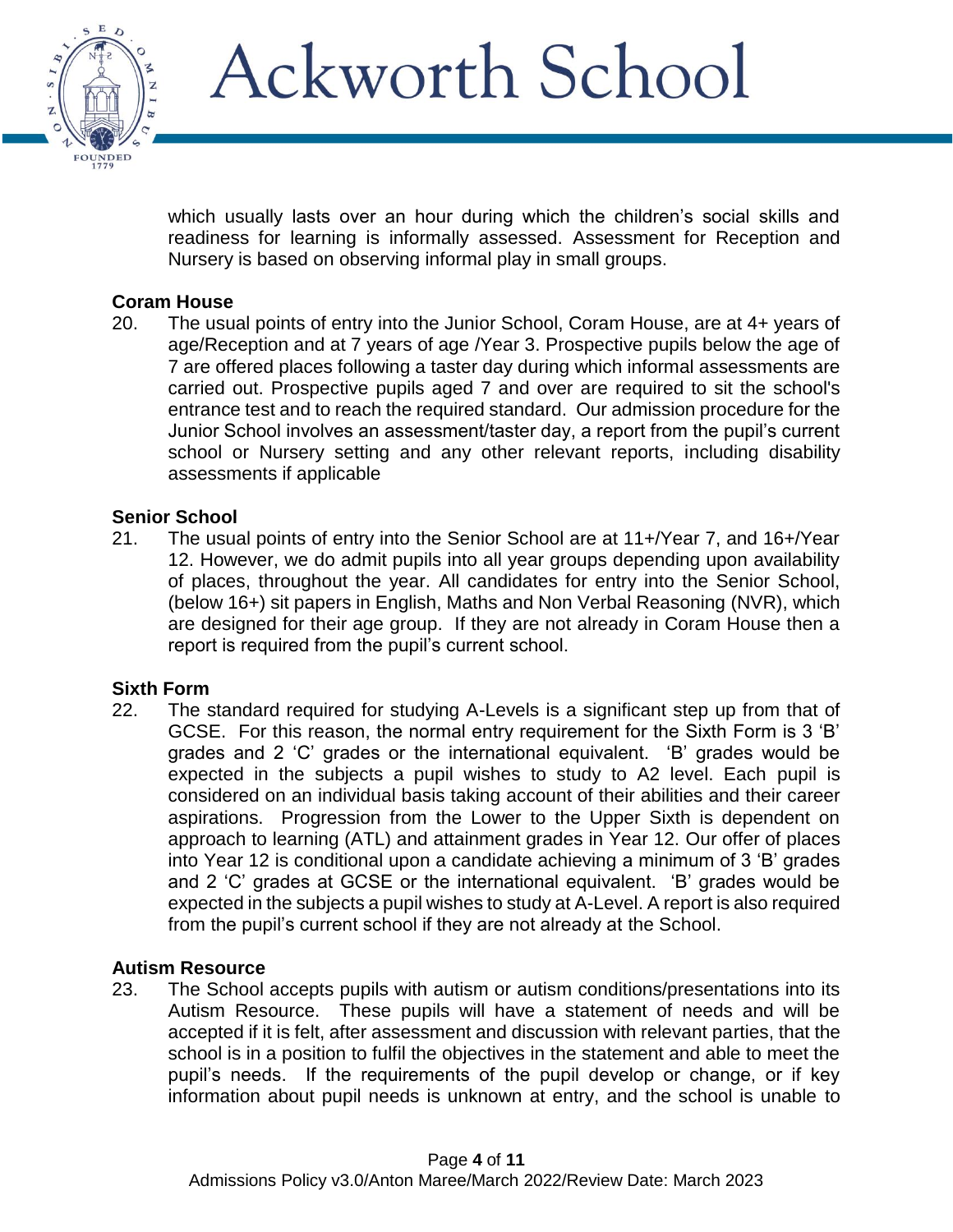

meet these needs, this will be discussed at annual review and alternative placements sought*.*

24. Although there are no set criteria for admission in terms of behaviour, language or social or cognitive ability, the Autism Resource will admit any pupil whose needs the Head of Autism Resource and the Head of Ackworth School feel we are able to meet. Pupils who are able to benefit from our balanced and well rounded education and to make a positive contribution towards the life of the school may be referred by their own Local Authorities. During Covid-19 visits to the School have become difficult but wherever possible this takes place.

### **International Pupils**

- 25. We welcome overseas pupils, who can study at the School as boarders, provided that they have a relative or legal guardian living in the UK. Candidates for entry into Pre-A Level sit online English tests provided by PASSWORD. Tests are supervised by the agent or a member of the School's Admissions Team.
- 26. Pre-A Level Course: The curriculum is designed to build the four skills (Reading, Writing, Listening, and Speaking) for success in the British education system. Pupils in Pre-A Level 1 sit a range of exams from Cambridge ESOL qualifications (including KET and PET) to Cambridge General IELTS and IGCSE Maths. They are also provided with an introduction to Physics, Chemistry and Biology as well as a selection from Business Studies, Art, Food and Nutrition, Geography and Design Technology. The Pre-A Level 2 course prepares pupils for Cambridge Academic IELTS and IGCSE Maths whilst also studying Physics, Chemistry, Biology and Nutrition and Design Technology in preparation for the Sixth Form. Pre-A Level 2 pupils are placed into Sixth Form Tutor groups which enable them to experience life as an A Level student.

### **International Pupils Entering the Sixth Form**

27. All international pupils wishing to take A Levels in the Sixth Form must have an IELTS score of 5.0 or above. All international pupils wishing to enter the Sixth Form must be able to speak and understand the English language. They will be required to sit a test in English and Maths. The test must be conducted under strict examination conditions either at their current school or at an agent's office. The test could also be supervised by a member of the School's admissions team. We appreciate that it is not always possible to visit the school for an interview. In these circumstances we may use online meeting tools (or platforms) to interview the pupil.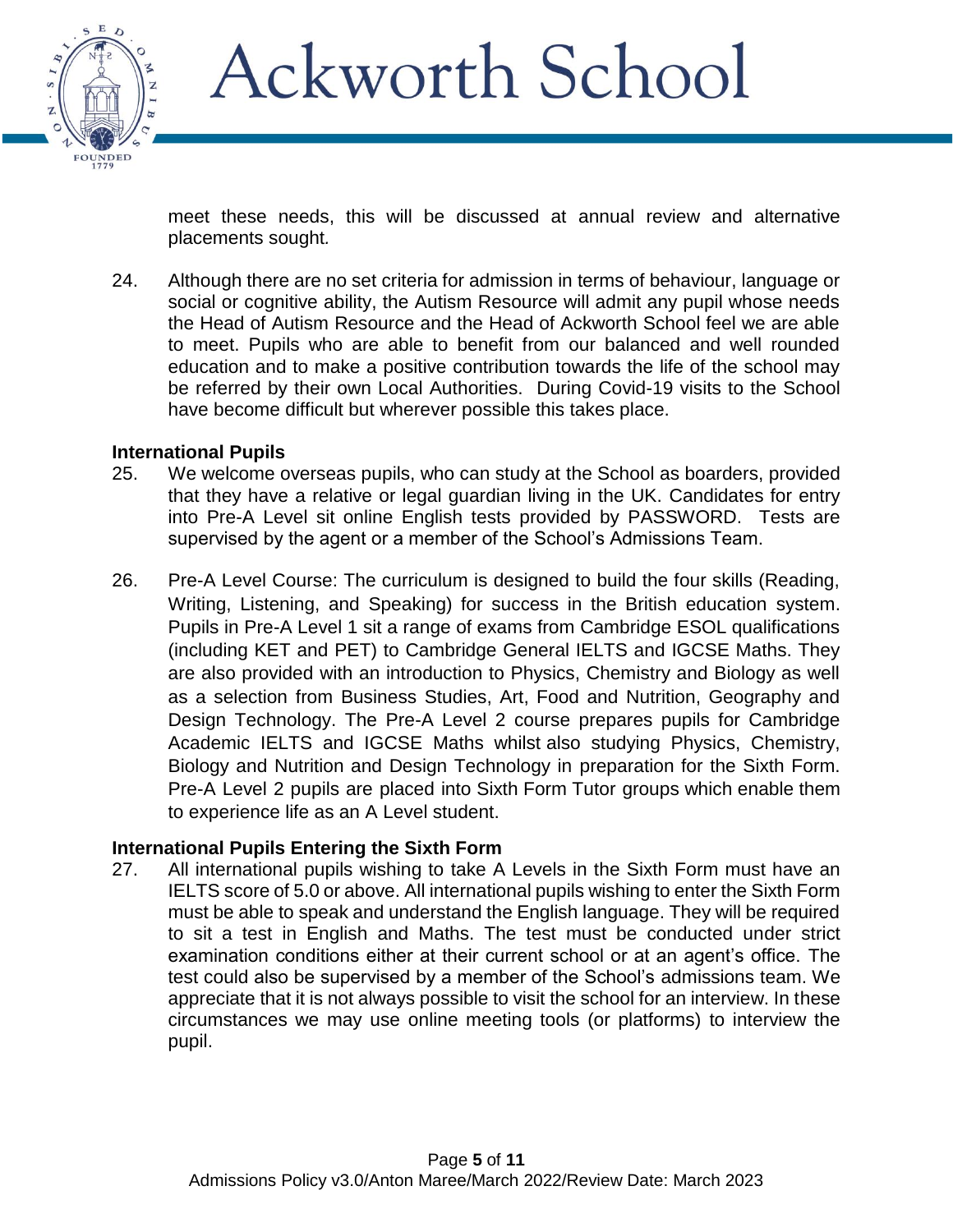

28. All international pupils will require a CAS (Confirmation of Acceptance of Studies) from the School to be able to apply for their visa to study on the UK for the given period of their course.

### **Admissions Procedure** - **Senior School, Coram House and Nursery**

- 29. The parents or guardians (as appropriate) should complete an application form, including any additional information and pay the registration fee (non-refundable) by cheque or BACS. The School will seek a character reference from the prospective pupil's current school.
- 30. The School will send an offer document once an application is complete, or as soon as a place becomes available for those pupils on the waiting list. Any conditions of an offer of a place will be set out in the offer letter. An offer of a place will not be confirmed until satisfaction of any conditions of entry. An offer of a place at the School will be subject to the School's terms and conditions set out in the parent contract.
- 31. The pupil's parents must read the legally binding parent contract before signing and returning it with the acceptance fee to the Admissions Secretary, in order to confirm the place. The amount of the acceptance fee will be advised at the time of application. The acceptance fee is non returnable and will form part of the general funds of the School.
- 32. A confidential reference will be requested from the pupil's current school or nursery setting and possibly from previous schools.
- 33. Pupils may be interviewed by the Head or other senior staff. Parents are required to inform us of any special needs which may require consideration during the entrance procedure or in educational provision should their son/daughter be offered a place.
- 34. Places will be offered on the basis of the information produced during this entrance procedure, taking into account the pupil's past performance and current potential and the School's ability to realise that potential.
- 35. As a Quaker School with a strong commitment to the family, wherever possible and in keeping with the school's academic standards, preference may be given to siblings of pupils already in the school and those transferring from one part of the school to the next.
- 36. When entry into a given year is oversubscribed the School will take into account performance in entry tests, references and suitability to the School. If we have to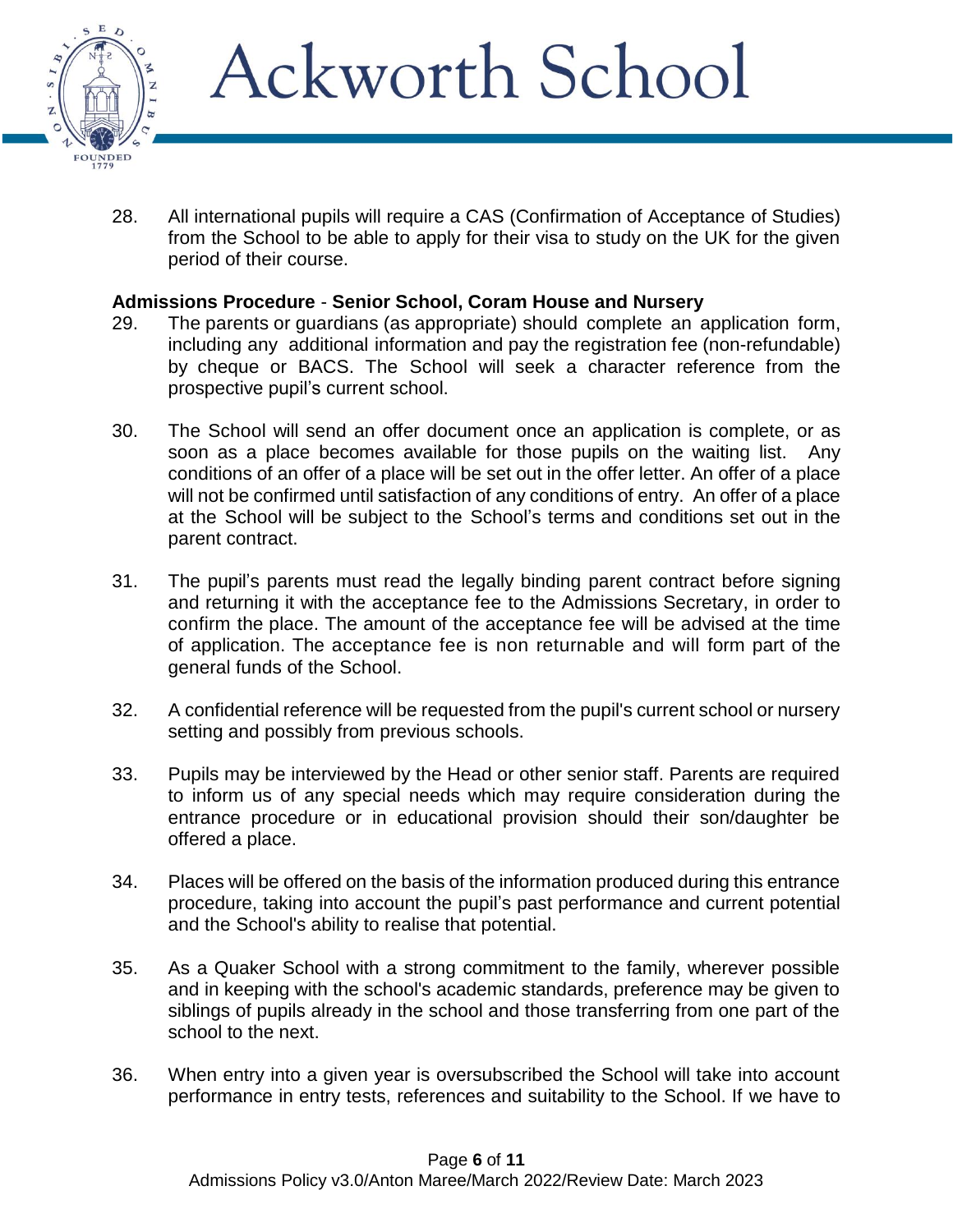

decide between two or more prospective pupils who meet our admission requirements after all appropriate allowances and special consideration has been given, we will give preference to children of members and/or attenders of the Religious Society of Friends and to the date when registration took place.

37. When entry into the Nursery or Reception years is oversubscribed and all the entrance criteria have been met, preference will be given to pupils with older siblings already in the School and to the date when registration took place.

#### **Admissions Procedure - Autism Resource**

- 38. The Autism Resource accepts referrals and tender consultations from Local Authorities (LA). We are able to give parents information regarding our assessment and admission process. We encourage parents to engage in a dialogue with their local authority and make a joint application.
- 39. Once a referral to the Autism Resource has been received from a parent and/or LA, the application will be read by the Head of Autism Resource, (Lynne Ward) and discussed with the Deputy Head. If we are not able to meet that pupil's needs (Appendix 1) or there are no places available, a letter will be sent to the parent and/or Local Authority to inform them that the referral is not going to be followed up. If the referral is suitable for assessment, the parent/carer will be invited to visit the school, if they have not already done so.
- 40. The next step will usually be that the child is invited to attend the Autism Resource for a brief visit with a parent/carer/member of staff from current school.
- 41. The Head of Autism Resource may arrange to visit the child at their existing school (or elsewhere if not in school) to carry out an initial assessment.
- 42. If the visit is successful, a further programme of visit or visits, normally without external support, will be arranged. These will be evaluated and a decision on suitability of placement made by the Head of Autism Resource, Deputy Head and Head of the School with the relevant Local Authority.
- 43. The assessment will typically consist of:
	- Discussions with parents and staff who have regular contact with and know the child well.
	- Observations in class and/or in the playground.
	- Discussions with and paperwork from involved professionals.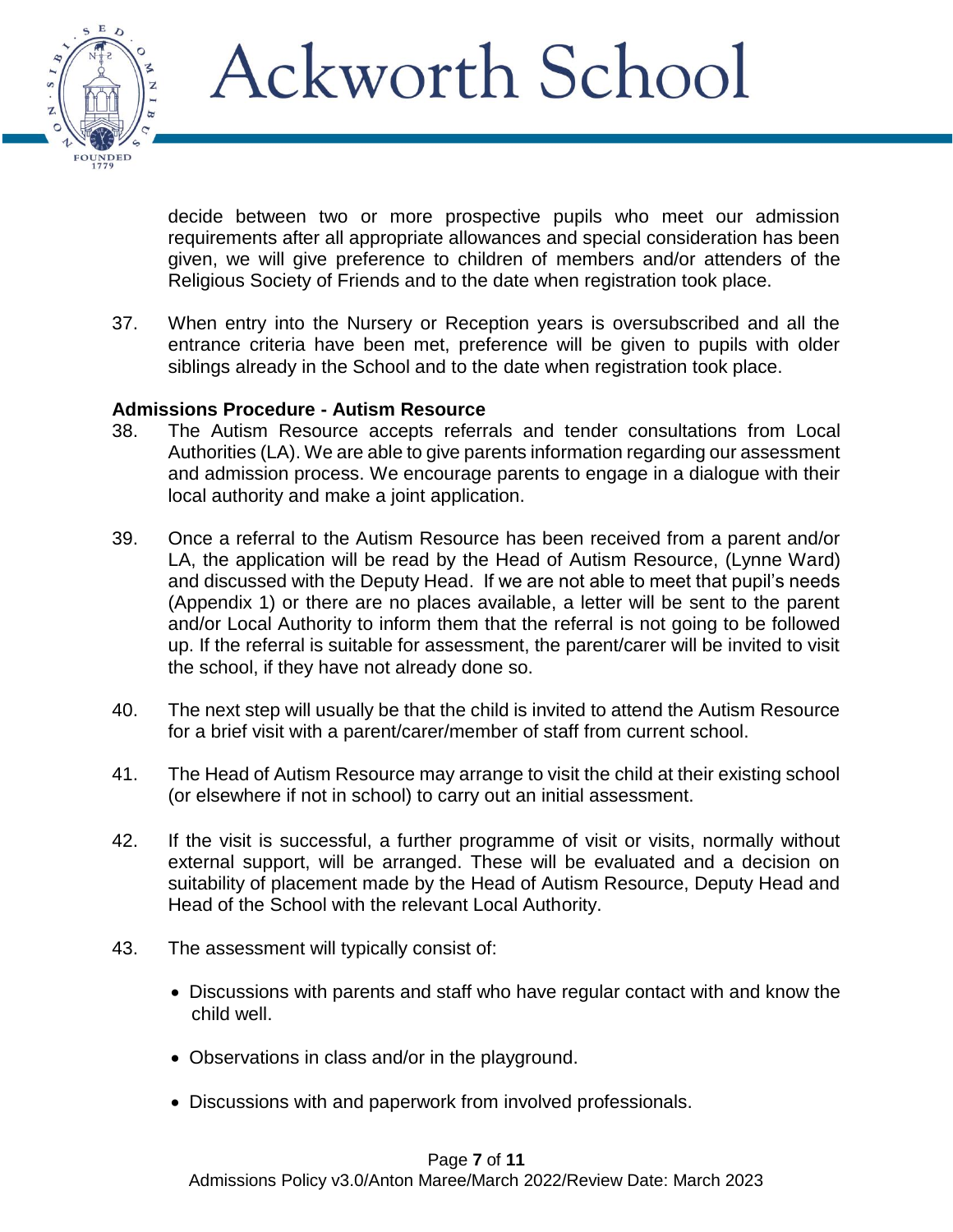

- 44. Once the initial assessment has been completed and all relevant information has been gathered, a brief initial assessment report will be compiled and a decision may be made, at this stage, as to whether the Autism Resource at the School will be an appropriate placement for the child that will meet his or her needs.
- 45. The decision will be made in line with the Code of Practice:
	- Special Educational Needs can the school meet the child's needs? Current pupils – would the placement be compatible with the ongoing educational needs of the other children with whom the child will be educated?
- 46. Depending on the source of the referral, the LA and/or parent/carer will be notified in writing of the outcome of the assessment. The process is deemed to be complete when all information has been gathered.
- 47. If the Autism Resource at the School is able to meet the child's special educational needs, an offer of a place and a start date (which may include a period of transition) will be suggested to the parent and/or the LA. When the parent and/or LA confirms that the offer of a place is going to be taken up and funding is in place, the School will send a letter confirming this to the LA and to the parents.
- 48. The parent is responsible for making transport arrangements with the LA and will inform the school accordingly.
- 49. Transition plans will be made with the LA, the current school placement and the parent/carer. Transitions are often difficult for children who have autism. It will be essential to consider mechanisms/strategies (eg phasing) that may make the process easier for the child.
- 50. We will discuss thoroughly with parents and their medical advisers the adjustments that can reasonably be made for the child if he/she becomes a pupil at the School.

### **Sibling Policy**

51. Most siblings join us at the School. However, admission is not automatic, and there may be occasions where we judge that a sibling is likely to thrive better in a different academic environment.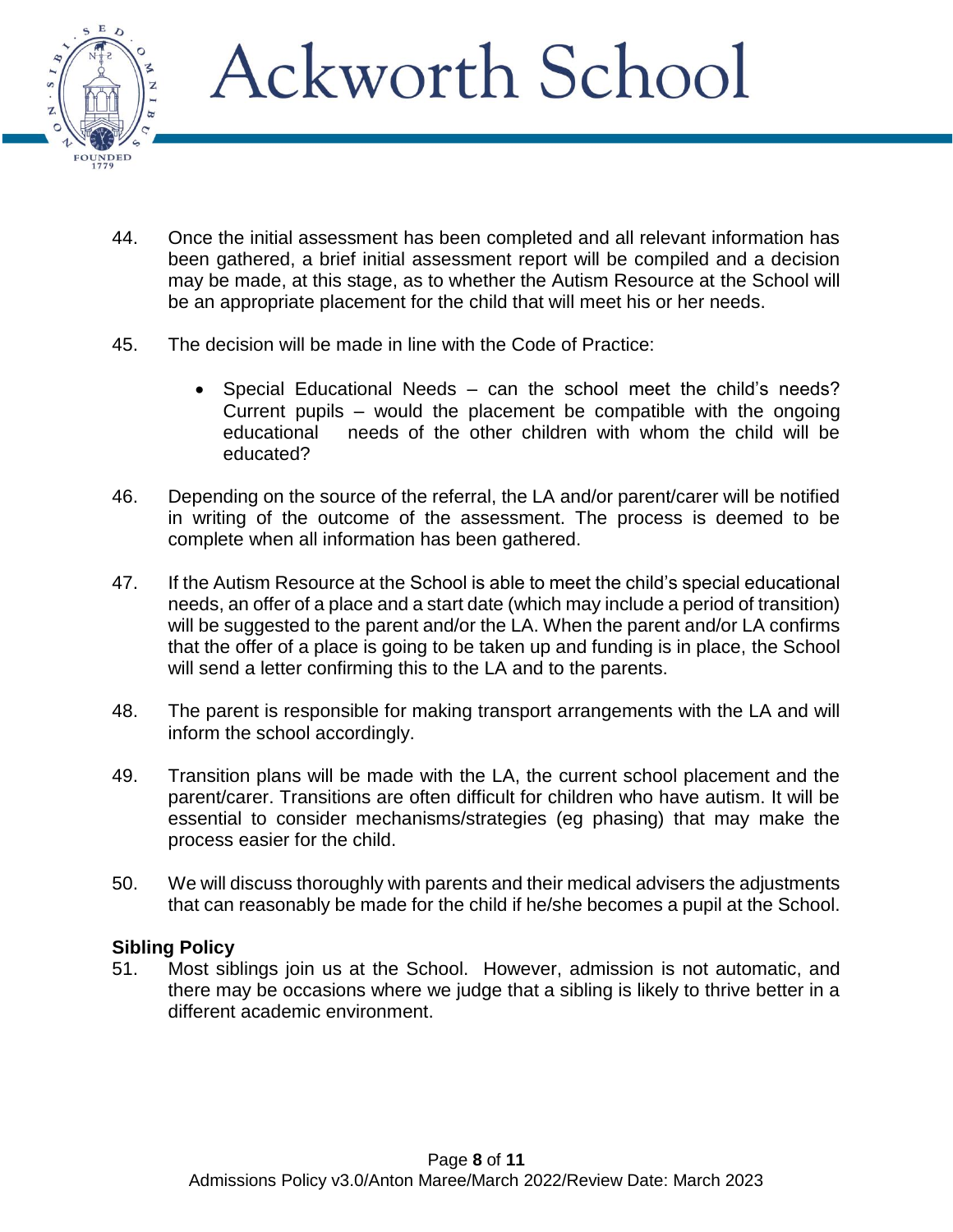

## **Fluency in English**

52. In order to cope with the high academic and social demands of the School, pupils entering into GCSE and A Level programmes of study must be proficient English speakers. Tuition in English as an Additional Language (EAL) can be arranged at the parent's expense.

### **Religious Beliefs**

53. The School is a Quaker School, founded by the Society of Friends. Although the School has very strong Christian roots, we do not select for entry on the basis of religious belief, and we encourage applications from those of different faiths and those of no faith.

### **Taster Days**

54. Prospective pupils can take advantage of a taster day in the Junior School (Coram House) or Senior School, or a 'Play Session' in the Nursery and Reception. These are specially designed to help pupils make an informed decision about the school. A taster day allows individuals to 'experience' the School, participate in lessons and get a real feel for the school community. If the pupil is planning to become a boarder, an overnight stay in the boarding house may be possible. During Covid-19, taster days are difficult. Should that become possible we will let you know.

### **Prospective Pupil's Age**

55. Very occasionally, we may offer a place to a pupil that means they will be one year ahead or behind their standard year group, if we consider that, as a matter of professional judgement, this would be in the best interest of the pupil and the School.

### **Special Circumstances**

- 56. We recognise that a prospective pupil's performance may be affected by particular circumstances, for example:
	- If he/she is unwell when taking tests or has had a lengthy absence from
	- his/her school;
	- If there are particular family circumstances such as a recent bereavement;
	- If there is a relevant educational history, for example education outside the
	- British system;
	- If the prospective pupil has a disability or specific learning difficulties;
	- If English is not the prospective pupil's first language.
- 57. In any of these cases, we may request further information such as a medical certificate or educational psychologist's report and any associated correspondence or details from the pupil's current school (including samples of work) or any family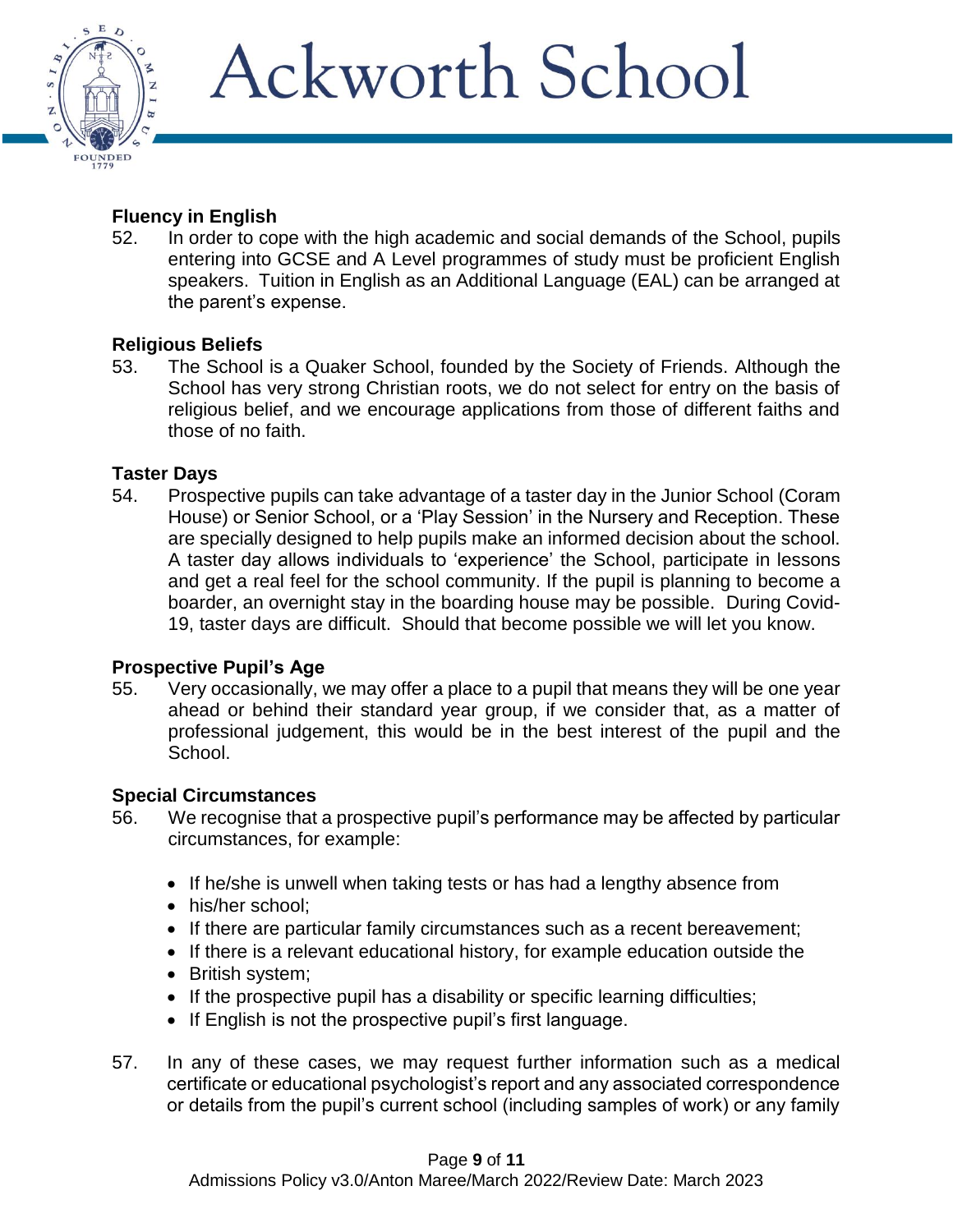

history of dyslexia, as we consider necessary to make a fair assessment. In the case of EAL pupils, a test will be provided online by PASSWORD to assess the correct level of EAL support required.

### **Guardian Requirement for International Pupils**

58. During their time at the School, all international pupils must have a UK guardian. Guardians may be a relative or a family friend who is over 21 years of age. They may not be living in pupil or university student accommodation and must have suitable accommodation available to them. The guardian must be appointed by parents before the pupil arrives in the UK. If there is no appropriate friend or family member who is able to accept the role; the parents must appoint a guardian from a professional guardianship agency – the School recommends one registered with the Association for the Education and Guardianship of International Students (AEGIS). The School does not appoint guardians on behalf of pupils. The guardian must be able to care for the pupil at short notice, at times of illness, recuperation, in the event of an exclusion, or otherwise as necessary, in addition to liaising with the School as necessary and providing the first point of contact. It is a condition of entry to the School that the guardianship agreement is completed to the School's satisfaction in respect of overseas pupils. Further information can be found on the school website "About Us" - Policies; Educational Guardianship of Overseas Pupils.

### **International Pupils**

- 59. All prospective international pupils will also require a Certificate of Acceptance of Study (CAS) from the School to be able to apply for a visa to study in the UK for the given period of their course. All prospective pupils must read carefully the requirements of a child student visa to make sure they meet the criteria before making an application to the School. These requirements are found on the UK government website [\(www.gov.uk\)](http://www.gov.uk/). The School has the support of Newland Chase who manage all our visa requirements.
- 60. A prospective pupil, who has accepted a place at the School but fails to attend the course because a visa has been refused, must pay a full term's fees in lieu of notice. A CAS will not be issued until the School has received the signed acceptance form, deposit and registration fee in full and a copy of the passport.

### **Pupils Who Require Learning Support**

61. The School has a very successful track record for supporting pupils with mild to moderate learning support needs including dyslexia and dyscalculia. For prospective pupils in need of learning support, parents must send their child's most recent school reports, including any educational psychologist's report, speech and language reports or health report to enable the School to ascertain whether it can